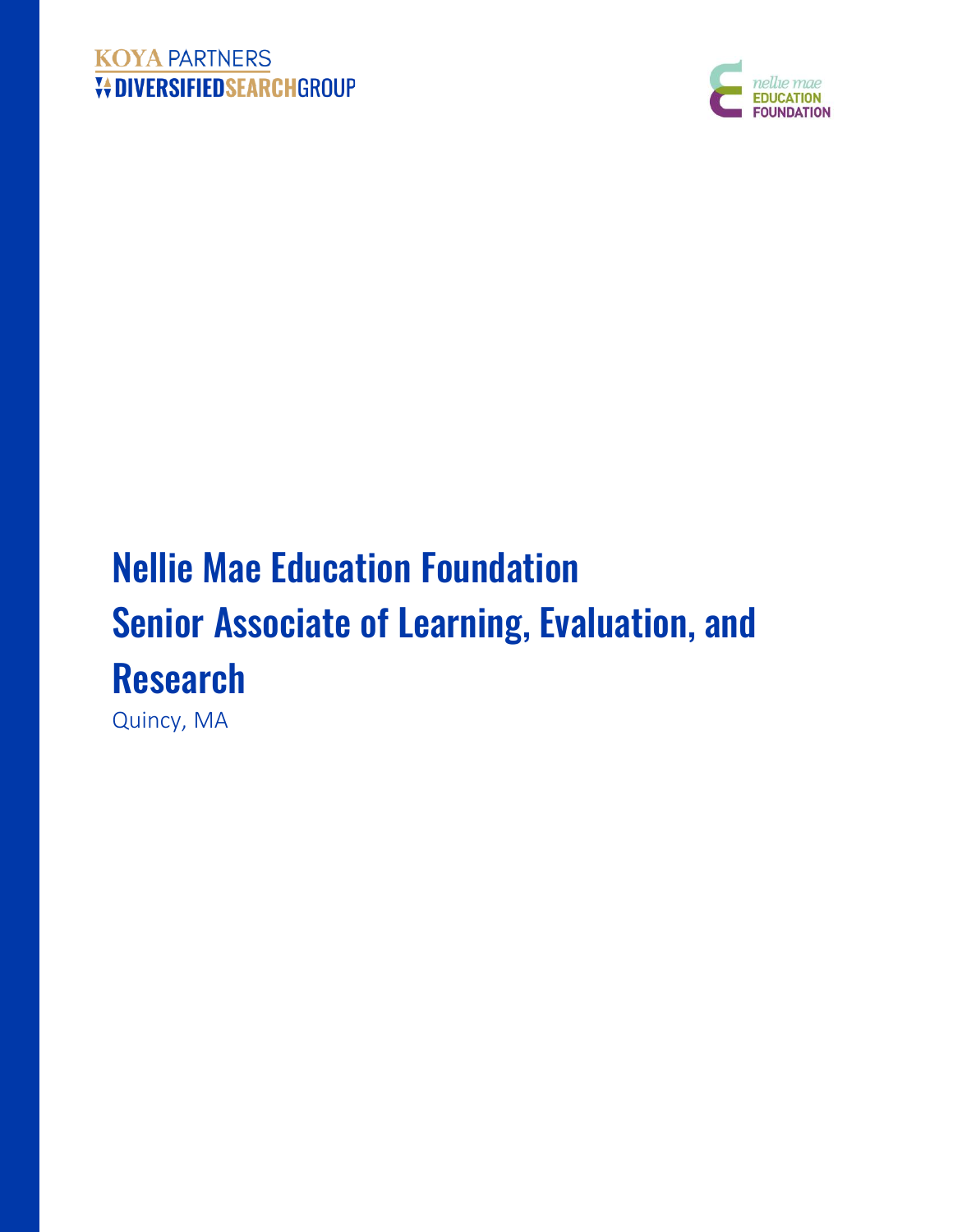

## Senior Associate of Learning, Evaluation, and Research

Nellie Mae Education Foundation Quincy, MA

## About the Nellie Mae Education Foundation

The Nellie Mae Education Foundation (NMEF) champions efforts that prioritize community goals that challenge racial inequities and advance excellent, student-centered public education for all New England youth.

As the largest philanthropy in New England dedicated exclusively to education, we work to ensure that all youth have access to excellent and equitable public education that prepares them to succeed and thrive in community. Our new grantmaking strategy, announced in early 2020, centers on racial equity in public education and includes grant funds for:

- Supporting Organizations Led By People of Color;
- Advancing Community-School Partnerships;
- Amplifying Youth Voice and Leadership;
- Building Capacity and Grantee Learning;
- Strengthening Partnerships, Coalitions, and Movements; and
- Championing Student-Centered Learning

In addition to our grantmaking, we are committed to using our voice, privilege, and power to advance and advocate for racial equity in our education system and to identify, call out, and dismantle the systems and policies that have led to a disproportionate number of negative outcomes for people of color. In all of our work, we have committed to a race-equity-focused and community-centered approach. We commit to actively engaging with the communities we serve, and those most impacted, regarding solutions, investments, and resources for their community.

Headquartered in Quincy, MA, our team is comprised of mission-driven professionals who share a commitment to putting youth and communities at the forefront, operating with a racial equity lens, building collaborative relationships, supporting community-driven change, and continuing to learn, adapt, and improve.

For more information on NMEF, please visit [www.nmefoundation.org.](https://www.nmefoundation.org/)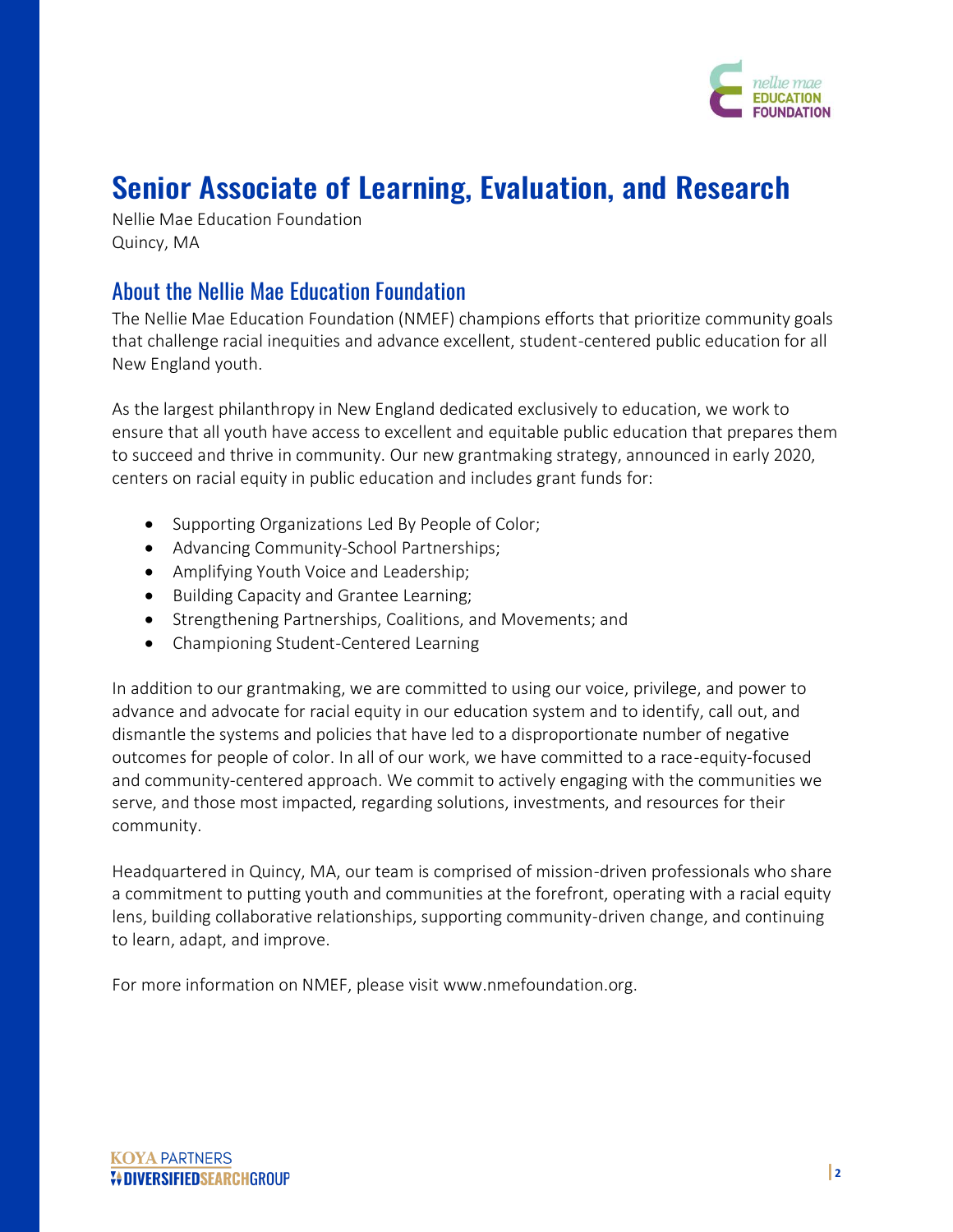

## About the Senior Associate of Learning, Evaluation, and Research Opportunity

The Senior Associate of Learning, Evaluation, and Research (LER) will work closely and collaboratively with the Program Director of LER to create and implement a Foundation-wide continuous improvement approach and strategic learning agenda that deepens the understanding of the impact of our initiatives and aligns to our vision of advancing racial equity within education. They will play a key role in our implementation of an equitable evaluation framework, supporting internal and external constituents in adopting this approach.

The Senior Associate of Learning, Evaluation, and Research will provide support to our systems for monitoring, capturing, and measuring the impact of our strategy and our internal learning processes. Through working with grantees, communities, and our staff in various capacities, they will support grantees' progress toward their stated goals and enhance the depth and breadth of our understanding, knowledge and practices, as related to our mission, vision, values, and goals. They will develop and implement innovative tools that promote a culture of learning, adaptation, and improvement. Additionally, they will support all research functions and activities, with the supervision of the Program Director of LER.

This role offers the opportunity for an individual with strong applied research experience to contribute to our work as a leader around racial equity in public education and our ongoing innovation within our learning, evaluation, and research practices.

#### **Key Responsibilities:**

- Support Program team members by designing and implementing research activities (e.g. surveys, phone interviews, focus groups), analyzing resulting data, and providing actionable summaries and reports
- Manage the evaluation process with grantees, in collaboration with Program team members
- Act as a resource and support for our grantees, providing technical assistance around their evaluation needs and building capacity with grantee staff
- Collaborate with the Program Director of LER to identify, design, and coordinate or deliver internal learning activities for our staff and Board
- Foster ongoing learning by conducting research and synthesizing and presenting information in an accessible, actionable for a variety of audiences
- Provide grants management support in our Research grantmaking portfolio, including processing MOUs and managing contracts
- Partner with the Program Director of LER on developing themes and meta themes based on grantee evaluation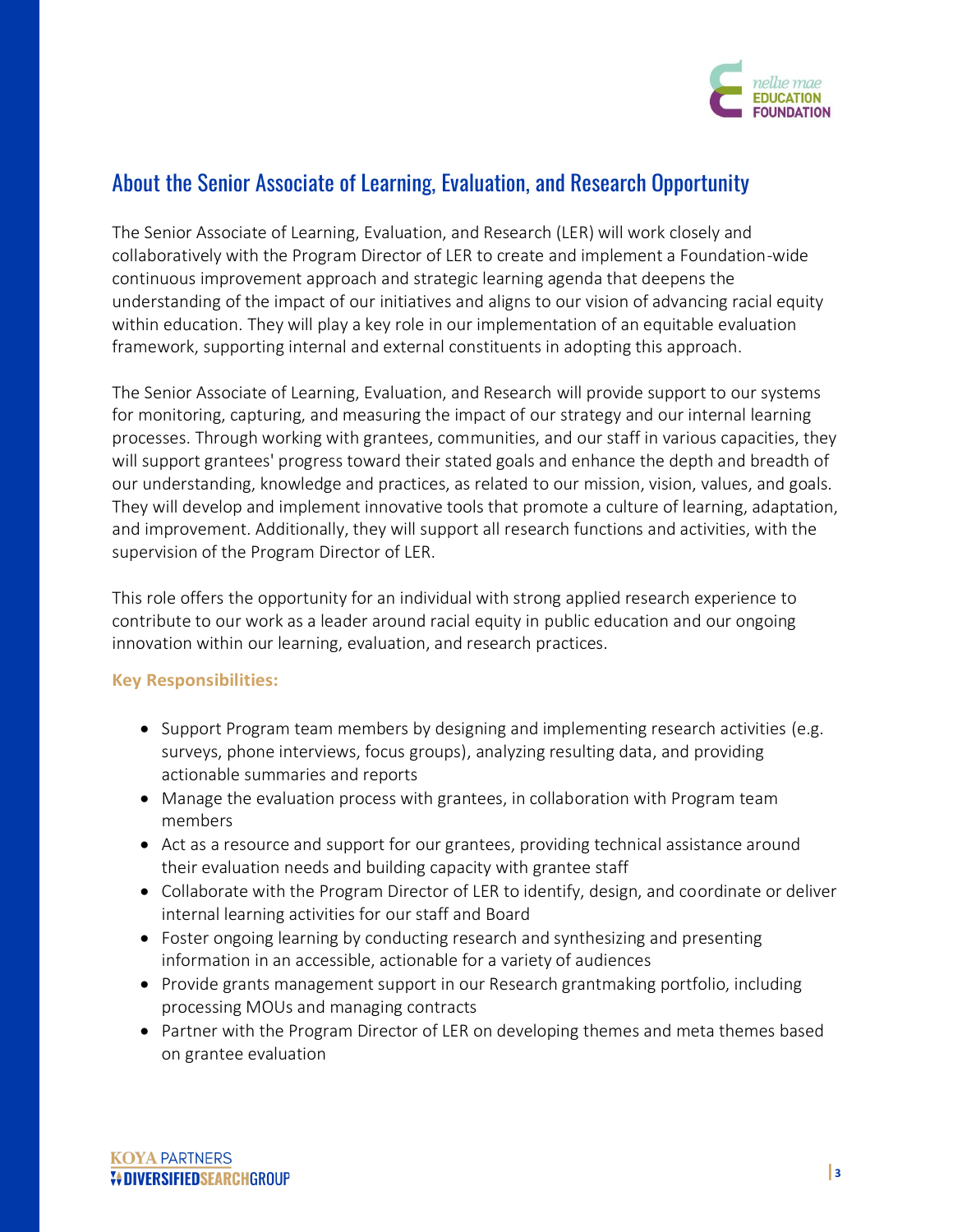

## Candidate Profile

As the incoming Senior Associate of Learning, Evaluation, and Research, you will demonstrate many, though perhaps not all, of the following qualifications and experiences:

- You bring at least 5 years of relevant, successful experience in social science research, non-profit, or public policy contexts and demonstrate strong applied research skills. The experience and skill level sought for this role is equivalent to that of a Masters in Education Research, Education Sociology, Sociology, or other social science.
- You come to this role with a deep understanding of relevant content areas (e.g. K-12) education and education trends; other youth-focused social services fields) informed by prior experience in research and evaluation focused in these areas, and you have the ability to communicate and partner effectively with a variety of constituents who will lead a change agenda for racial equity in public education.
- You possess strong knowledge of both qualitative and quantitative evaluation methods, with demonstrated expertise in developing and testing qualitative measures and instruments. You bring analytical and conceptual abilities, as well as creativity and flexibility in problem-solving.
- You demonstrate strong skills and experience in collecting, analyzing, interpreting, and using data, research findings, including research on complex policy issues.
- You have the ability to think analytically, creatively, and flexibly in problem-solving and you can clearly communicate the analysis and interpretation of research and evaluation findings to a variety of audiences.
- You share our understanding that evaluation is done with and for participants, not to participants, and you operate with humility and sensitivity to the power dynamics inherent within evaluation and philanthropic relationships. You offer experience implementing research and evaluation approaches in which bias is mitigated throughout all stages of the process. Prior experience with equitable or culturally competent evaluation is considered a plus.
- You communicate in a clear and accessible manner with a variety of audiences, demonstrating the ability to present analysis and facilitate learning and excellent written, verbal, and presentation skills.
- You are a strong project manager, with the ability to take initiative and work independently without close oversight, meeting deadlines and following through with high levels of accountability for performance goals and outcomes.
- You have successful experience working as part of a small, collaborative, multidisciplinary team. You are willing to take on non-research tasks when needed to support the broader team and bring experience working effectively with persons from diverse cultural, social, and racial and ethnic backgrounds.